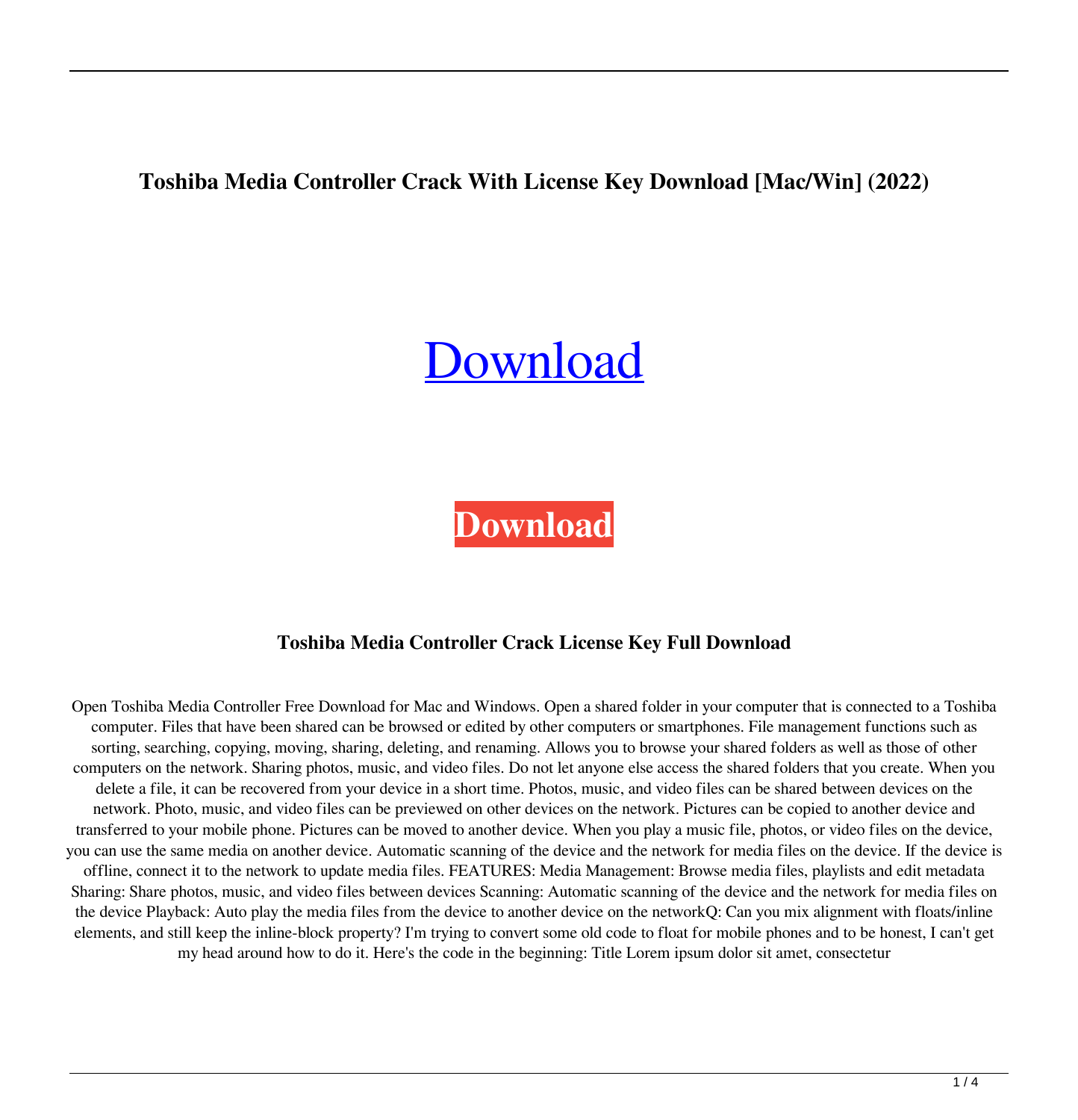### **Toshiba Media Controller Free Download [Updated] 2022**

Many people just cannot seem to get comfortable with the idea of having to manually locate their home directory each time they open their computer. For this reason, Apple decided to supply a utility that automatically locates your home directory. This application, called KEYMACRO, can be run once, and then be started whenever you want to go to the home directory. Features: KEYMACRO uses the name of a user or group as the directory name, and the folder that stores the actual home directory can be any folder you wish. The default name, MYKEYMACRO, tells you that this folder will contain all the files and folders associated with the application. You can give the application whatever name you want. KEYMACRO uses the well-known symbolic link technique to create a shortcut to your actual home directory. The name of the shortcut is created using the name you specified for the directory (called the prefix), the user name, and a unique number that the application uses to avoid name conflicts. When you create a shortcut to a specific directory, the application creates the symbolic link for you in that directory. This is what you see when you go into the directory where the shortcut is located. When you open the shortcut, you automatically go to the actual home directory. When you quit the application, the shortcut is deleted, thus closing the shortcut. However, the name of the shortcut is kept in the process's temporary directory, so if you start the application again, you will go to the home directory automatically. If you want to store your home directory on a removable USB drive, just copy the entire directory to the USB drive and start the application on the USB drive. The application is located in the Software\Macintosh\Finder directory. How to Use: After installing KEYMACRO, launch the application using the command line /Applications/KEYMACRO/KEYMACRO After you close the application, it will create a shortcut named MYKEYMACRO to your actual home directory in the Applications folder. You can either go to the shortcut and immediately go to your home directory or you can double click the shortcut and be taken to your home directory. Keymacro Shortcut: \* Running the application for the first time automatically creates a shortcut named MYKEYMACRO to your home directory. \* In order for this application to work, you must run it on a Mac running OS X version 10.0.4 or later. \* The shortcut created will open when you double click on 77a5ca646e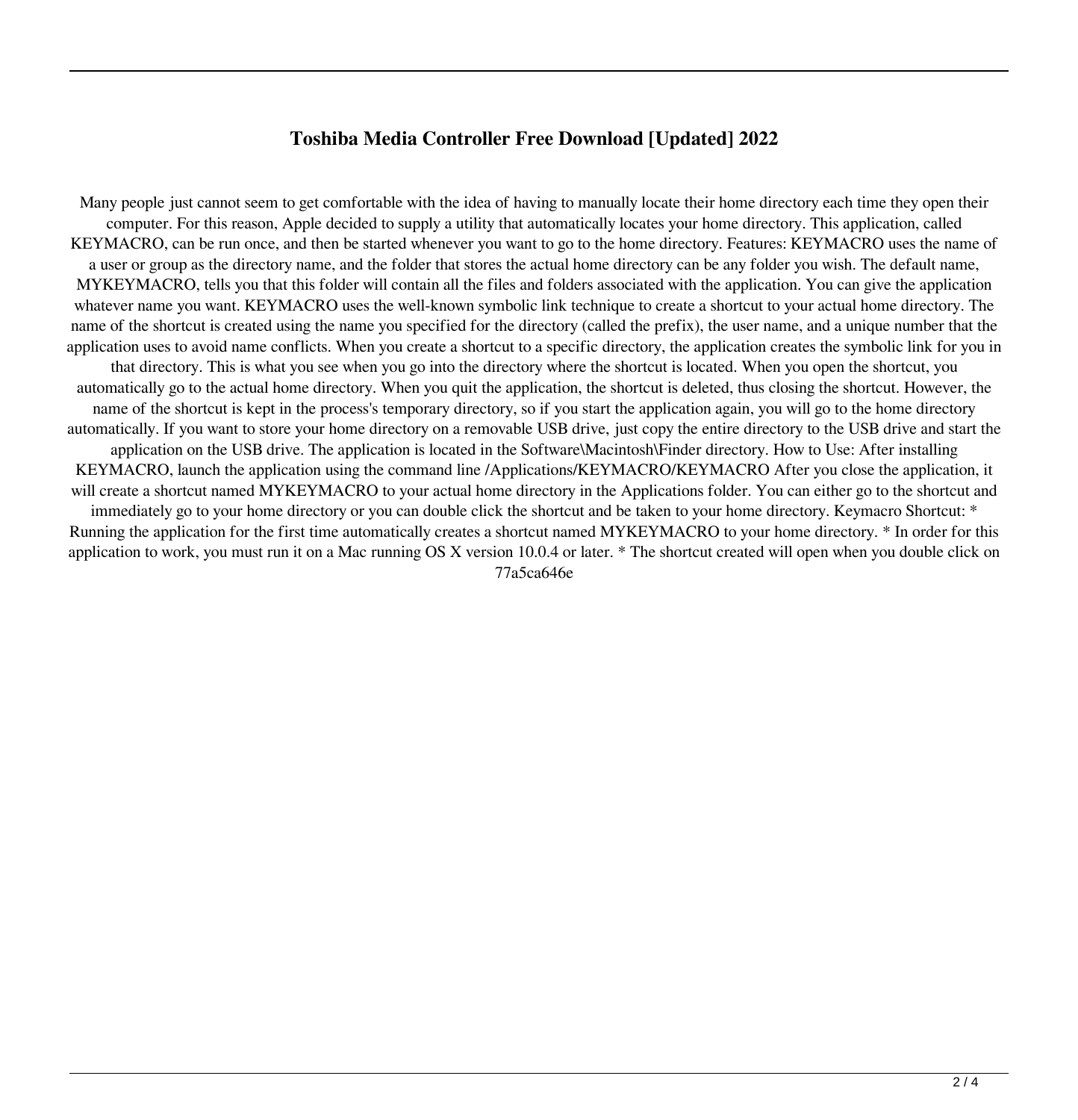#### **Toshiba Media Controller PC/Windows**

This utility allows you to share media files, including music, videos and photos between your computer and a target device. You can share one or more of the following media files on a connected target device: \* Videos \* Audio files \* Pictures Toshiba Media Controller shares files that are located on a local network-connected notebook or desktop computer to target devices. Files are selected, shared and removed in a similar way to the way you select, copy and delete files on your computer. You can share media files from Windows Media Center, Sony's MediaServer or other media players that are linked to this utility. You can also share content between multiple notebooks or target devices. Please be aware that using shared files on your target device makes it available for all users of the target device. A: This is the Universal Plug and Play (UPnP) solution, which is also used to implement DLNA. This media server and the UPnP browser are not installed by default. You have to install them manually. The installer is not included in the package of the Toshiba Media Controller. If the target device is a UPnPcompliant device you can use this browser to stream multimedia files. This browser is available from the Toshiba Web site, you have to register and download the client software. Microsoft Media Server is a simpler and less-advanced UPnP solution. The Toshiba Media Controller supports both UPnP and Microsoft Media Server. Q: SQL Server: How to avoid redundancy of data when using 2 tables I have 2 tables that I am using for a view, they look like this Table 1: Category Subcategory

#### **What's New in the?**

Toshiba Media Controller is an utility specially designed for sharing media files via a local network. How to use it: 1. Download the Toshiba Media Controller application from the Toshiba website and install it on your computer. You can get more information on the Toshiba Media Controller help file. 2. Connect the notebook to the same local network as the other devices, that you want to stream the multimedia content from the notebook to. 3. Open the Toshiba Media Controller application and select "Browse". The browser window will show all the devices that are connected to the same local network. 4. Select the network share and the media content you want to share. 5. Start the stream and enjoy the movies, music or photos on your mobile devices. 6. If you want to see the media you shared via Toshiba Media Controller, then you can open the Toshiba Media Controller application and select "Media Manager". In the Media Manager you will see your shared content. 7. In order to remove files from the share list, just open the Toshiba Media Controller application and select "Media Manager". In the Media Manager you will see the list of all the media files you shared. You can drag and drop them to the "Media to remove" list. How it works: Toshiba Media Controller receives and sends data between connected devices, via the local network. It allows you to access your media files from your media server. Your files can be accessed and shared with other devices on your local network. This utility works only when all the devices are connected to the same local network. The SteelSeries for iPhone 4/4S/5/5s is the most advanced, fully adjustable, and highly recommended Bluetooth wireless headset for your iPhone. Now featuring our new Near-Field Communications (NFC) technology, it's easier than ever to transfer, pair, and sync music directly from your iPhone to this wireless headset. Simply tap your iPhone on the ear-piece and it will seamlessly pair and sync your playlists, contacts, callers, apps, and more. This new version of our popular headset features upgraded wireless technology, making it faster and more reliable than ever. Pelican Toshiba Scanners Toshiba CardScanner is a utility from Toshiba that scans barcode and QR code. It can be used to scan in many scenarios, from simple self-services, to online shopping, and in mobile commerce. Toshiba CardScanner is a utility from Toshiba that scans barcode and QR code. It can be used to scan in many scenarios, from simple selfservices, to online shopping, and in mobile commerce. Description: Toshiba CardScanner is a utility from Toshiba that scans barcode and QR code. It can be used to scan in many scenarios, from simple self-services,